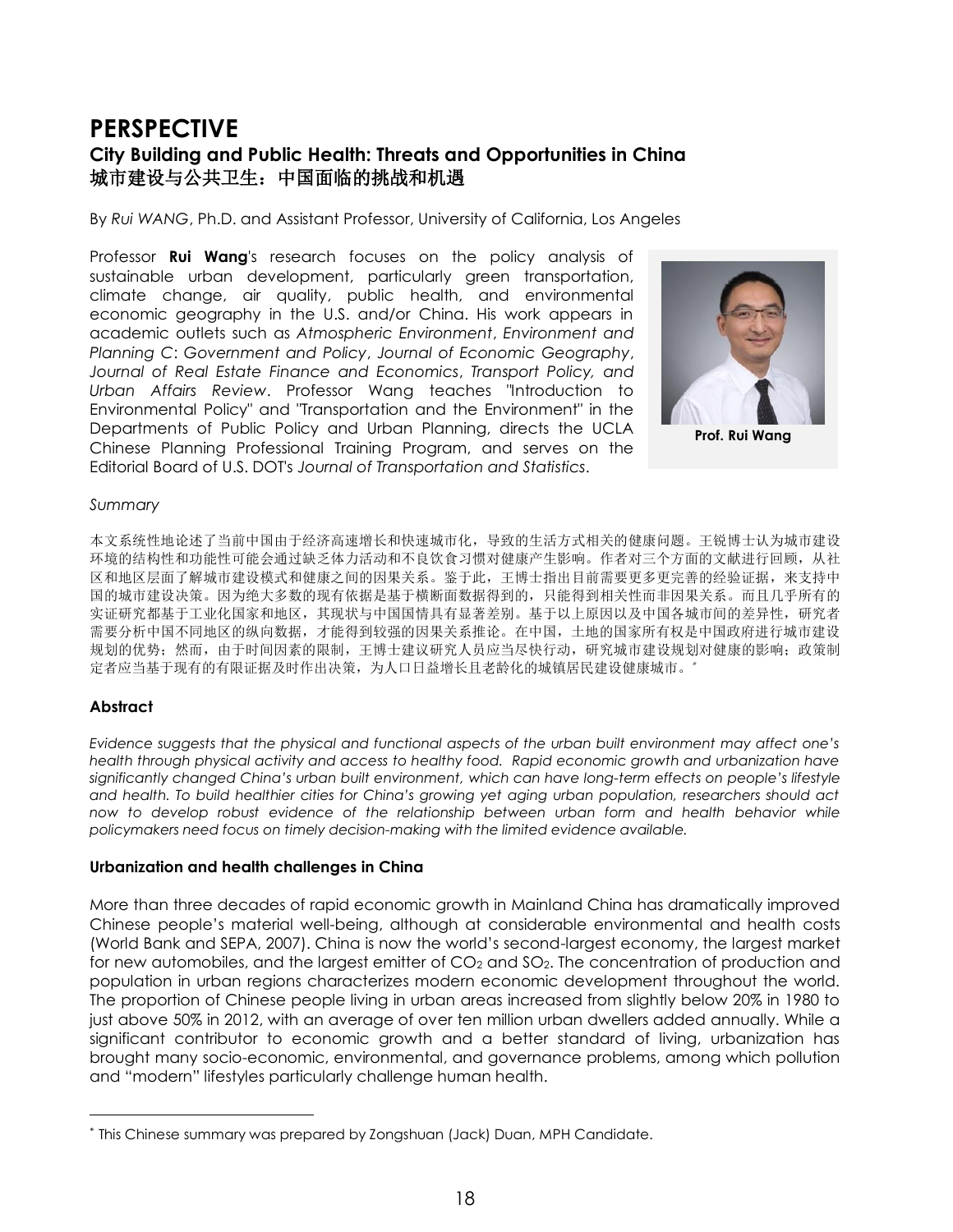As the primary driving force of urbanization, the development of industries remains a key source of pollution and environmental degradation in China. Numerous Chinese cities are on the list of the World Health Organization's most polluted cities in the world, largely a result of urban and regional industrial pollution. The economic costs of premature mortality and morbidity associated with air pollution was found to equal 1.16% to 3.8% of China's Gross Domestic Product in 2003 (World Bank and SEPA, 2007), and has probably further increased since, as both air pollutant concentration and population exposure tend to increase with urban population size (Bettencourt et al., 2007). In addition, rapid motorization caused by income growth has been shifting the source of air pollution to vehicle emissions, a main contributor to airborne fine particulates and ground-level ozone. This is especially evident in large Chinese cities. For example, Beijing's recent ambient PM<sub>2.5</sub> concentrations ranged between 96.5  $\mu q/m^3$  and 154.3  $\mu q/m^3$ , six to ten times the annual average limit (15 μg/m<sup>3</sup>) recommended by the U.S. Environmental Protection Agency (Chan and Yao, 2008). The non-attainment days for ground-level ozone (hourly ozone concentration >100 ppbv) accounted for more than 10% of days from 1999 to 2007 (Beijing Municipal Environmental Protection Bureau, 1999-2007).

This article, however, focuses on lifestyle, a source of public health problems different from environmental pollution. Many health problems, especially certain chronic but costly conditions such as type 2 diabetes, are perhaps more affected by lifestyle choices such as diet and exercise. According to Popkin (2008), China's number of overweight adult males tripled (and doubled for females) between 1989 and 2000, and nearly a quarter of all Chinese adults were overweight by 2004. Consistent with these trends, China has the world's largest and still rapidly growing diabetes population (Popkin, 2008).

At least two aspects of the urban lifestyle can be reasonably believed to have contributed to health problems in China. The first is the lack of physical activity, which is likely related to urban expansion and motorization. Urban spatial expansion has made daily travel distance too long to rely on walking or bicycling for many people. Although China as a whole is considered to have just reached the income threshold of rapid motorization, as much as one-third of trips made by residents of cities like Beijing are by car.*\** The "Bicycle Kingdom" has quickly given away its road space to cars and buses. The other aspect contributing to urban health problems is insufficient healthy (or too much unhealthy) food in one's diet. The urban landscape of food supply changes with the development of market economies. China is experiencing the world's fastest growth in supermarkets (e.g. Carrefour, Wal-Mart and their domestic clones), with sales at these stores growing by as much as 40% annually (Hu et al., 2004). These supermarkets are spreading to secondary cities and towns, and starting to reach higher-income populations in rural areas. It is common to observe the replacement of free markets (also called "fresh" or "wet" markets, where fresh groceries are often sold by local providers) with supermarkets that supply more processed food. Additionally, there has been an overwhelming increase of fast food restaurants that supply Western and Chinese variants of pizza, hamburgers, fried chicken, etc. Unlike the food from free markets, supermarkets and fast food restaurants more often provide food and drinks with higher fat and sugar content.

### **How does city building affect public health?**

City building is an important channel for the government to intervene in social behaviors that may affect the economy, the environment, and public health. This does not come as a surprise, as our behaviors are constrained and shaped by the environment we live in, especially in the urban built environment. In particular, urban land use and transportation policies and planning are expected to mediate the environmental, energy and health consequences of urban growth. However, policy and planning decisions can both promote and hinder achieving social goals depending on how

l

*<sup>\*</sup>* See [http://news.sohu.com/20130123/n364457668.shtml.](http://news.sohu.com/20130123/n364457668.shtml)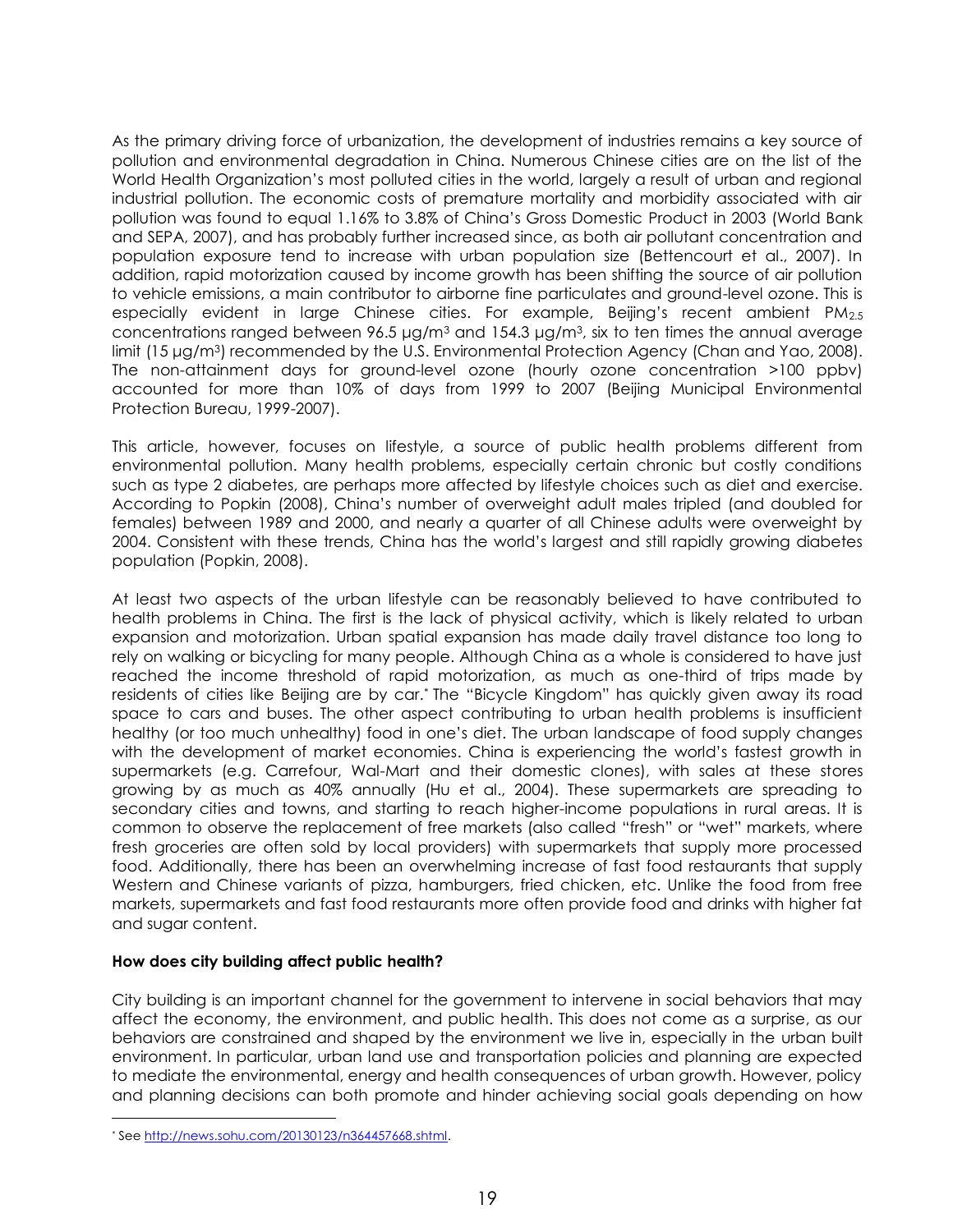they are designed. Efficient and equitable policy making for urban public health requires a thorough understanding of the causal relationships between policy instruments (e.g. planning) and outcomes (e.g. travel and food consumption behaviors and health).

At least three streams of literature have advanced our knowledge on the relationship between city building and health. The first group of studies, primarily reported by public health scholars, addresses the relationship between the built environment and public health, measured mainly by the level of physical activity and the occurrence of chronic health issues, such as obesity. There have been several reviews of this literature, such as Brownson et al. (2009), Frank and Engelke (2001), Gebel et al. (2007), Humpel et al. (2002), Kahn et al. (2002), Lee and Moudon (2004), and Papas et al. (2007). Most studies find that physical activity and health indicators, such as body mass index, correlate with the form of the built environment, measured by population density, land-use mix, access to recreational facilities, street pattern, etc.

A closely related stream of literature, which grew out of transportation and planning scholars' interests in improving the built environment in order to reduce driving, traffic congestion, and related environmental and health impacts, addresses the relationship between the built environment and travel behavior. Crane (2000), Ewing and Cervero (2010), Guo and Chen (2007), Mokhtarian and Cao (2008), and Stead and Marshall (2001) provide helpful reviews of these works. Most studies have shown that features of the built environment, such as the "three Ds" (density, diversity and design),\* street network connectivity, and the clustering of high-density land uses in urban centers (or nuclearity), are often associated with travel behaviors, including mode choice, trip frequency, trip distance, etc.

Different from the above studies' focus on the physical form of the built environment, a third, yet smaller literature concerns access to community resources, or functional rather than physical aspects of the built environment, such as access to parks or healthy food. For example, Zheng (2008) and Edwards (2008) study the relationship between health behaviors (or indicators) and access to transit, while Jeffrey et al. (2006), Moore et al. (2008), and Raja et al. (2010) look at access to certain food outlets and health.

The different strands of literature increasingly converge towards a common goal of understanding how the physical and functional aspects of the built environment affect human behavior and welfare at the community or regional scale. For example, Frank et al. (2006) found that in typical American suburbs, an increase in neighborhood walkability is associated with more active travel time, fewer vehicle miles traveled, fewer  $CO<sub>2</sub>$  emissions per capita, and fewer cases of obesity. Younger et al. (2008) further connects the literatures with a broader review of studies from multiple disciplines.

To advance our understanding of the effects of urban form on health (and travel behavior, energy consumption, etc.), more and improved empirical evidence is needed for two reasons. First, the vast majority of existing evidence is based on cross-sectional data and only confirms the correlations between the built environment and health, leaving causality unexplained or inappropriately claimed. A small number of studies, mainly by transportation scholars, utilize a range of more sophisticated statistical strategies (e.g., propensity matching and simultaneous equations) to address the residential sorting biases (people's tendency to locate in areas consistent with their preferences). Nevertheless, most of the results are still suggestive (Guo and Chen, 2007; Mokhtarian and Cao, 2008) and do not seem to be very consistent with each other (Guo, 2009; TRB, 2009).

l

*<sup>\*</sup>* Diversity refers to land use mix. Design refers to features of transportation corridors related to comfort, safety or the attractiveness to pedestrians, cyclists, and transit riders.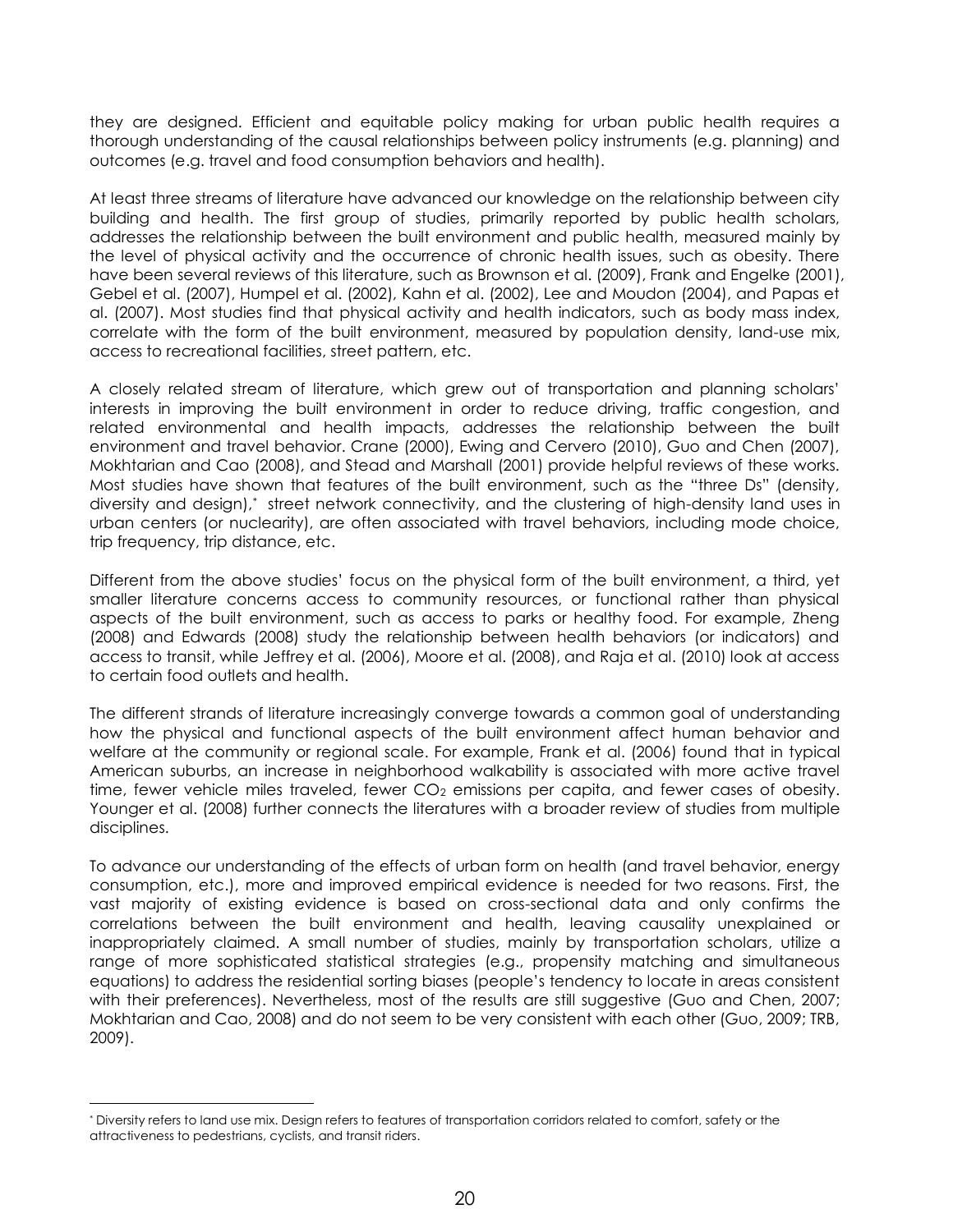Second, almost all empirical studies are from industrialized countries and regions, where health background, lifestyle, and the speed of urbanization are very different from those in developing countries. Given that pollution, carbon emissions, and health challenges emerge rapidly along with urbanization and motorization in countries like China, data and analyses are very much needed to enrich our knowledge in the developing country setting. In fact, the rapid and significant socioeconomic changes in cities of the developing world provide researchers with rich spatial and temporal variations in the urban built environment. The few available studies in China and South America (e.g., Cervero et al., 2009; Van de Poel et al., 2009; Zegras, 2010) find associations between certain aspects of urban form and health indicators, physical activity, or car ownership/use. Unfortunately, due to the potential residential sorting bias, none of these studies were able to infer strong causality between the built environment and travel behavior and/or health.

#### **Building healthier Chinese cities**

Promoting healthier cities in China has global significance given the size of China's population and its economy. The next couple of decades likely represent the remainder of the critical time window for policy intervention given China's rapid urbanization. Once an urban area is (re)developed, the physical infrastructure and land use pattern generally last for decades and impact the further development of adjacent areas. If city building can indeed serve as both a cure and as a threat to public health, then China's ongoing rapid urbanization provides both a crucial opportunity to build a lasting wealth and a time period for cities to make terrible mistakes that will chronically threaten human health and socio-economic sustainability. How can China's cities be planned, designed, and built, in terms of both physical and functional forms of urban space, to facilitate healthier urban lives characterized by active lifestyles and healthier diets?

The empirical question of whether, and to what extent, the physical and functional forms of cities affect behaviors and health calls for robust causal inference in the Chinese context. To better address the selection bias in cross-sectional data, a small number of studies in the U.S. have utilized panel data (especially data of the relocated individuals and households) and policy experiments to provide robust policy evaluations and decision support. For example, using longitudinal changes of households that moved in the Puget Sound area, Krizek (2003) examines impacts of local accessibility on travel behavior. Boarnet et al. (2005) survey parents of children to examine the impact of changes in the built environment on non-motorized travel as a result of California's Safe Routes to School Program. Using the National Longitudinal Survey of Youth, Eid et al. (2008) utilize the moves of young adults to detect the causal relationship between sprawl and obesity. However, the cross-country transferability of these research findings is unknown, thus calling for studies using local data from China. Although data collection can be difficult and costly, the massive and quick changes in China's urban built environment should enable abundant opportunities to observe how human behavior responds to changes in city form. To conduct such urgently needed research, China's central and local governments should provide more support for data collection and sharing. In particular, longitudinal data are crucial to addressing self-selection induced bias in estimating the built environment – behavior – health relations (see, e.g. Cao et al. 2009; TRB 2005, 2009). For example, using data from the China Health and Nutrition Survey, an international collaborative longitudinal survey of households and communities in China, Wang and Shi (2012) examine the effect of the urban food environment (density of wet markets, density of supermarkets, and density of fast food restaurants) on children's nutritional intake. Difference-in-difference analyses suggest that the density of wet markets, rather than that of supermarkets, positively predicts children's nutritional intake, especially those in households with lower socioeconomic status. Compared to findings based on cross-sectional comparisons, this study provides a more robust causal inference and thus a more reliable warning sign for decision makers, as wet markets are disappearing from urban China's food environment.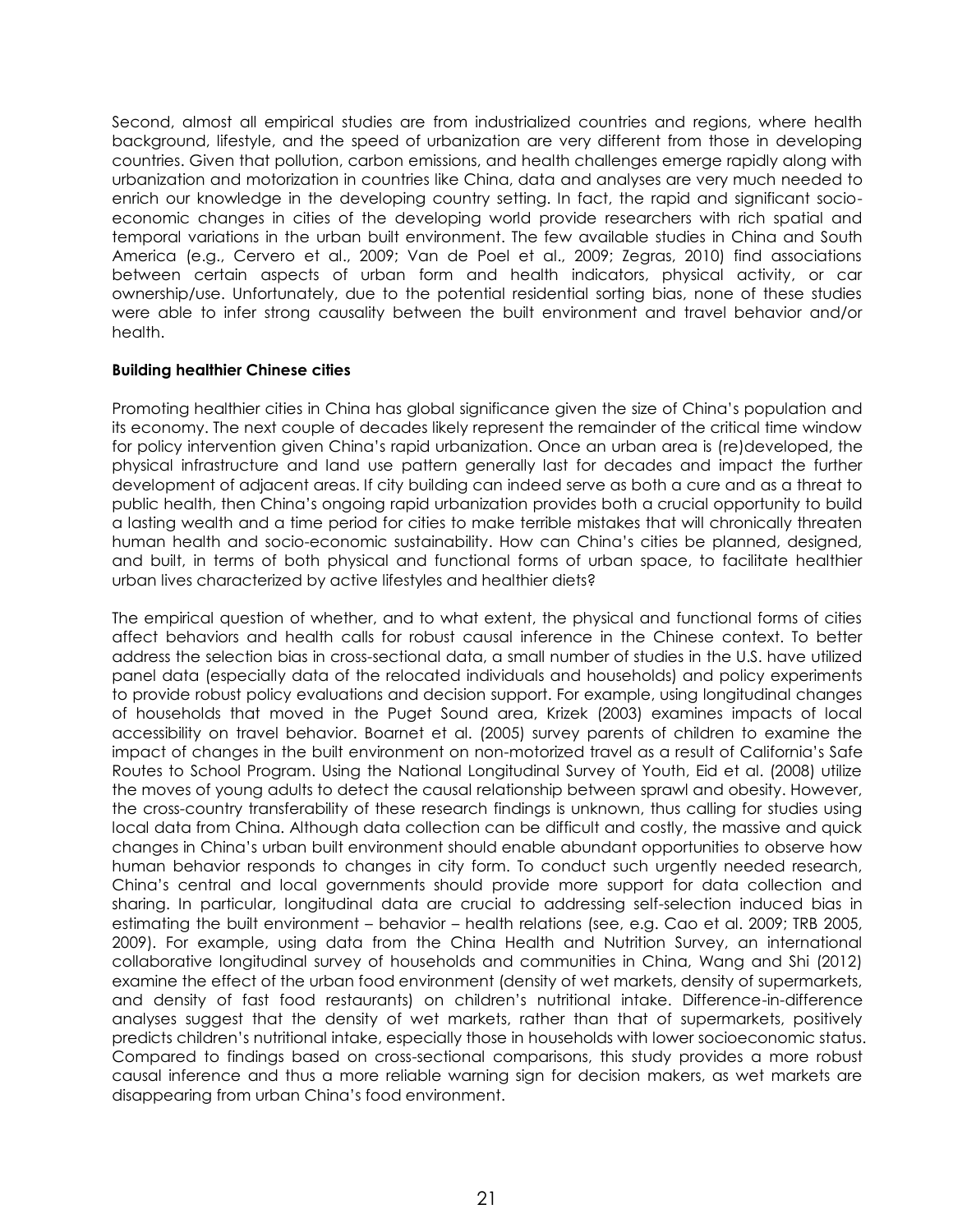However, robust evidence on the causal relationship between city building and public health may take time to emerge in China. With the fast pace of urbanization, decision makers may not have much time to wait for stronger and clearer causal evidence. The government can, however, make decisions based on available evidence and choose options that bring co-benefits (preferably through mechanisms other than lifestyle). For example, in addition to facilitating public transit service and utilization, clustered development can leave more unpaved open spaces that reduce the effect of an urban heat island, which can decrease outdoor air quality in urban centers by increasing the concentration of photochemical oxidants (Narumi et al., 2009). Also, making streets and intersections safer for pedestrians is often worthwhile even without inducing more walking. On the other hand, when our understanding of the effects of a particular public intervention is limited, policymakers should be very careful with unintended consequences. For instance, although people benefit from active travel, the immediate adjacency of sidewalks and bicycle lanes to motor traffic may expose cyclists and pedestrians to much higher near-road air pollutant emissions (e.g., ultrafine particulates) compared to riders of transit and private vehicles (Quiros et al., 2013). Similarly, without effectively enforcing food safety regulations, the development of wet markets with a large number of small food (re)sellers may increase public health risks.

Given Chinese cities' different population sizes, resource availability, and geographic and climate patterns, applying one-size-fits-all type polices may be inappropriate. Local context-based analysis for the adjustment of policies should be conducted so that the "best practices" can be appropriately diffused to different cities. For example, in northern Chinese cities with very cold winters, non-motorized travel tends to be less appealing, and more attention should be given to public transit access.

The state ownership of urban land in China is to the advantage of the government to enforce policies and plans related to city building, as the government can often determine the form and type of land use before a land parcel is leased to a developer. However, the window of opportunity that Chinese cities currently have to promote long-lasting health benefits through city building will not remain open. It is crucial for researchers to act promptly to study city building's effects on health behavior (along with other socio-economic and environmental consequences) and for policymakers to focus on timely decision-making based upon available knowledge.

## **References**

- Beijing Municipal Environmental Protection Bureau. (1999-2007). The communiqué on the Environmental Status of Beijing City.
- Bettencourt, L. M. A., Lobo, J., Helbing, D., Kühnert, C., & West, G. B. (2007). Growth, innovation, scaling, and the pace of life in cities. *Proc. Natl. Acad. Sci. USA., 104*(17), 7301-7306.
- Boarnet, M., Day, K., Anderson, C., McMillan, T., & Alfonzo, M. (2005). California's Safe Routes to School Program: Impacts on Walking, Bicycling, and Pedestrian Safety. *Journal of the American Planning Association*, 71(3), 301-317.
- Brownson, R.C., Hoehner, C.M., Day, K., Forsyth, A., & Sallis, J.F. (2009). Measuring the Built Environment for Physical Activity: State of the Science. *American Journal of Preventitive Medicine,* 36(4S).
- Cao, X., Mokhtarian, P. L., & Handy, S. L. (2009). Examining the impacts of residential self-selection on travel behavior: A focus on empirical findings. *Transport Reviews*, 29(3), 359-395.
- Cervero, R., Sarmiento, O., Jacoby, E., Gomez, L., & Neiman, A. (2009). Influences of Built Environments on Walking and Cycling: Lessons from Bogota. *International Journal of Sustainable Transport*, 3, 203-226.
- Chan C.K., Yao X.H. (2008). Air pollution in megacities in China. *Atmospheric Environment*, 42:1-42.
- Crane, R. (2000). The influence of urban form on travel: An interpretive review. *Journal of Planning Literature*, *15*(1), 3–23.
- D.C. Quiros, E.S. Lee, R. Wang, and Y. Zhu. (2013). Ultrafine particle exposure of street users walking, cycling, and driving along an urban residential roadway, *Atmospheric Environment*, 73: 185-194.
- Edwards, R. D. (2008). Public transit, obesity, and medical costs: Assessing the magnitudes. *Preventive Medicine, 46*(1), 14–21.
- Eid, J., Overman, H., Puga, D., & Turner, M. (2008). Fat City: Questioning the Relationship Between Urban Sprawl and Obesity. *Journal of Urban Economics, 63*(2), 385-404.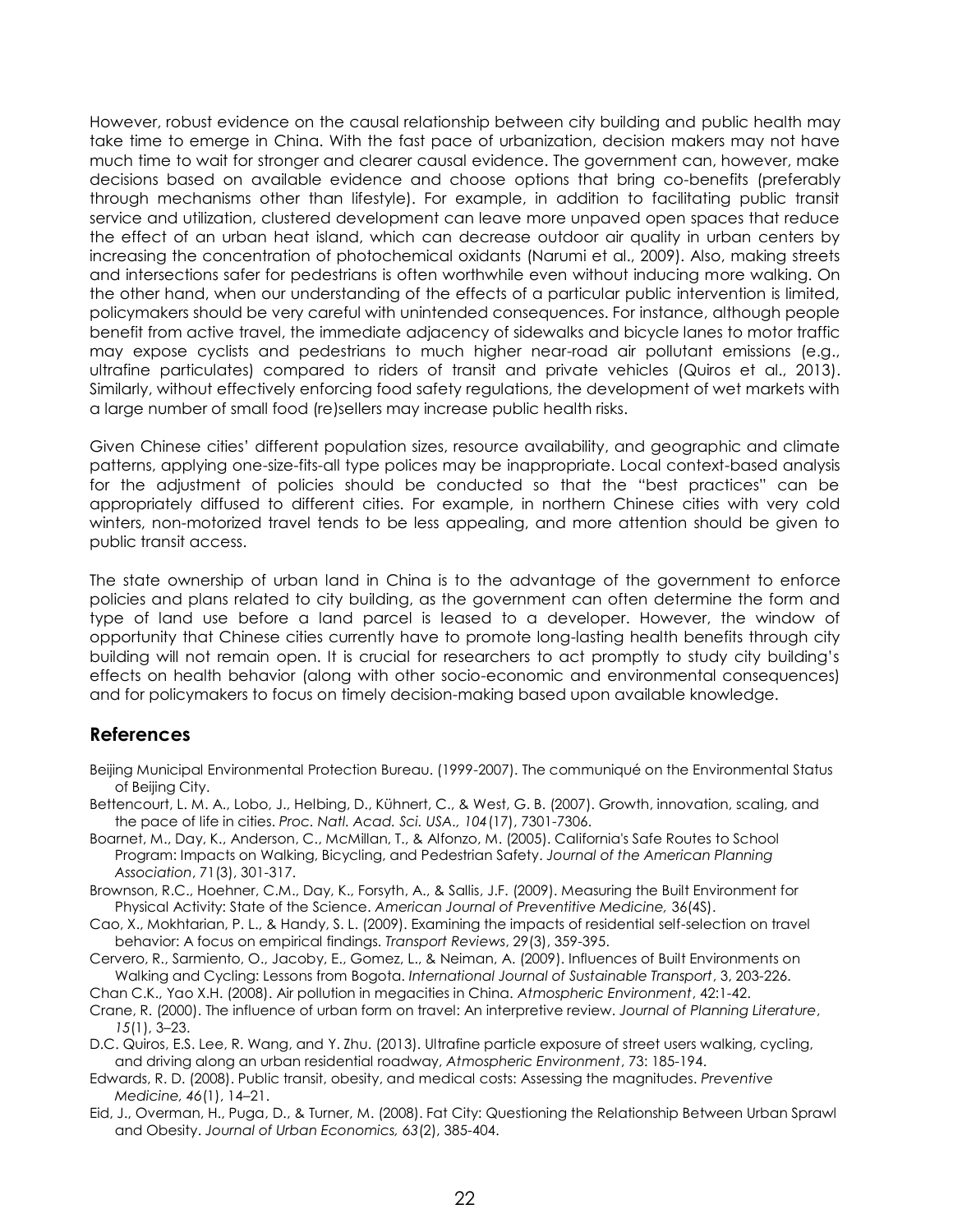Ewing, R., & Cervero, R. (2010). Travel and the Built Environment. *Journal of the American Planning Association,* 76(3), 265-294.

- Frank, L. D., & Engelke, P. (2001). The Built Environment and Human Activity Patterns: Exploring the impacts of urban form on public health. *Journal of Planning Literature*, *16*(2), 202–218.
- Frank, L., Sallis, J.F., Conway, T.L., Chapman, J.E., Saelens, B.E., & Bachman, W. (2006). Many Pathways from Land Use to Health: Associations between neighborhood walkability and active transportation, body mass index, and air quality. *Journal of the American Planning Association*, *72*(1), 75-87.
- Gebel, K., Bauman, A. E., & Petticrew, M. (2007). The physical environment and physical activity. A critical appraisal of review articles. *American Journal of Preventive Medicine, 32*(5), 361–369.
- Guo, J. Y., & Chen, C. (2007). The built environment and travel behavior: making the connection. *Transportation, 34*, 529–533.
- Guo, Z. (2009). Does the Built Environment Affect the Utility of Walking? A Case of Path Choice in Downtown Boston. *Transportation Research D: Transport and Environment*, 14, 343-352.
- Hu, D., Reardon, T., Rozelle, S., Timmer, P., & Wang, H. (2004) The emergence of supermarkets with Chinese characteristics: challenges and opportunities for China's agricultural development. *Development Policy Review*, 22, 557–586.
- Humpel, N., Owen, N., & Leslie, E. (2002). Environmental factors associated with adults' participation in physical activity: A review. *American Journal of Preventative Medicine*, *22*(3), 188–199.
- Jeffery, R., Baxter, J., McGuire, M., & Linde, J. (2006). Are fast food restaurants an environmental risk factor for obesity? *International Journal of Behavioral Nutrition and Physical Activity,* 3(1), 2.
- Kahn, E. B., Ramsey, L. T., Brownson, R. C., Heath, G. W., Howze, E. H., Powell, K., & Stone, E. (2002). The effectiveness of interventions to increase physical activity: A systematic review. *American Journal of Preventive Medicine*, *22*(4), 73–107.
- Krizek, K. J. (2003). Residential relocation and changes in urban travel: does neighborhood-scale urban form matter? *Journal of the American Planning Association, 69*(3), 265–279.
- Lee, C., & Moudon, A. V. (2004). Physical activity and environment research in the health field: Implications for urban and transportation planning practice and research. *Journal of Planning Literature*, *19*(2), 147–181.
- Mokhtarian, P. L., & Cao, X. (2008). Examining the impacts of residential self-selection on travel behavior: a focus on methodologies. *Transportation Research Part B: Methodological, 43*(3), 204–228.
- Moore, L.V., Diez-Roux, A.V., Nettleton, J.A., Jacobs, D.R. (2008). Associations of the local food environment with diet quality—a comparison of GIS and survey assessments: the multiethnic study of atherosclerosis. *American Journal of Epidemiology*,167(8), 917-24.
- Narumi, D., Kondo, A., & Shimoda, Y. (2009). The effect of the increase in urban temperature on the concentration of photochemical oxidants. *Atmospheric Environment, 43*(14), 2348-2359.
- Papas, M. A., Alberg, A.J., Ewing, R., Helzlsouer, K.J., Gary, T.L., & Klassen, A.C. (2007). The built environment and obesity. *Epidemiologic Reviews,* 29, 129-143.
- Popkin, B.M. (2008). Will China's nutrition transition overwhelm its health care system and slow economic growth? *Health Affairs,* 27(4), 1064-1076.
- Raja, S., Yin, L., Roemmich, J., Ma, C., Epstein, L., Yadav, P., & Ticoalu, A.B. (2010). Food Environment, Built Environment, and Women's BMI: Evidence from Erie County, New York. *Journal of Planning Education and Research*, 29(4), 444-460.
- Stead, D., & Marshall, S. (2001). The relationships between urban form and travel patterns. An international review and evaluation. *European Journal of Transport and Infrastructure Research, 1*(2), 113–141.
- TRB (Transportation Research Board). (2005). Does the built environment influence physical activity? Examining the evidence. *Transportation Research Board Special Report 282.*
- TRB (Transportation Research Board). (2009). Driving and the Built Environment: The Effects of Compact Development on Motorized Travel, Energy Use, and CO2 Emissions*. Transportation Review Board Special Report 298*.
- Van de Poel, E., O'Donnell, O., & Van Doorslaer. E. (2009). Urbanization and the spread of diseases of affluence in China. *Economics and Human Biology*, 7(2), 200–216.
- Wang, R., & Shi, L. (2012). Access to food outlets and children's nutritional intake in urban China: a differencein-difference analysis. *Italian Journal of Pediatrics*, 38(30), doi:10.1186/1824-7288-38-30.
- World Bank & SEPA (State Environmental Protection Administration, P. R. China). (2007). *Cost of Pollution in China: Economic Estimates of Physical Damages*. Washington, DC: The World Bank.
- Younger, M., Morrow-Almeida, H.R., Vindigni, S.M. & Dannenberg, A.L. (2008). The built environment, climate change, and health opportunities for co-benefits. *American Journal of Preventive Medicine, 35*(5), 517-526.
- Zegras, C. (2010). The built environment and motor vehicle ownership and use: Evidence from Santiago de Chile. *Urban Studies,* 47, 1793.
- Zheng, Y. (2008). The benefit of public transportation: Physical activity to reduce obesity and ecological footprint. *Preventive Medicine*, *46*(1), 4–5.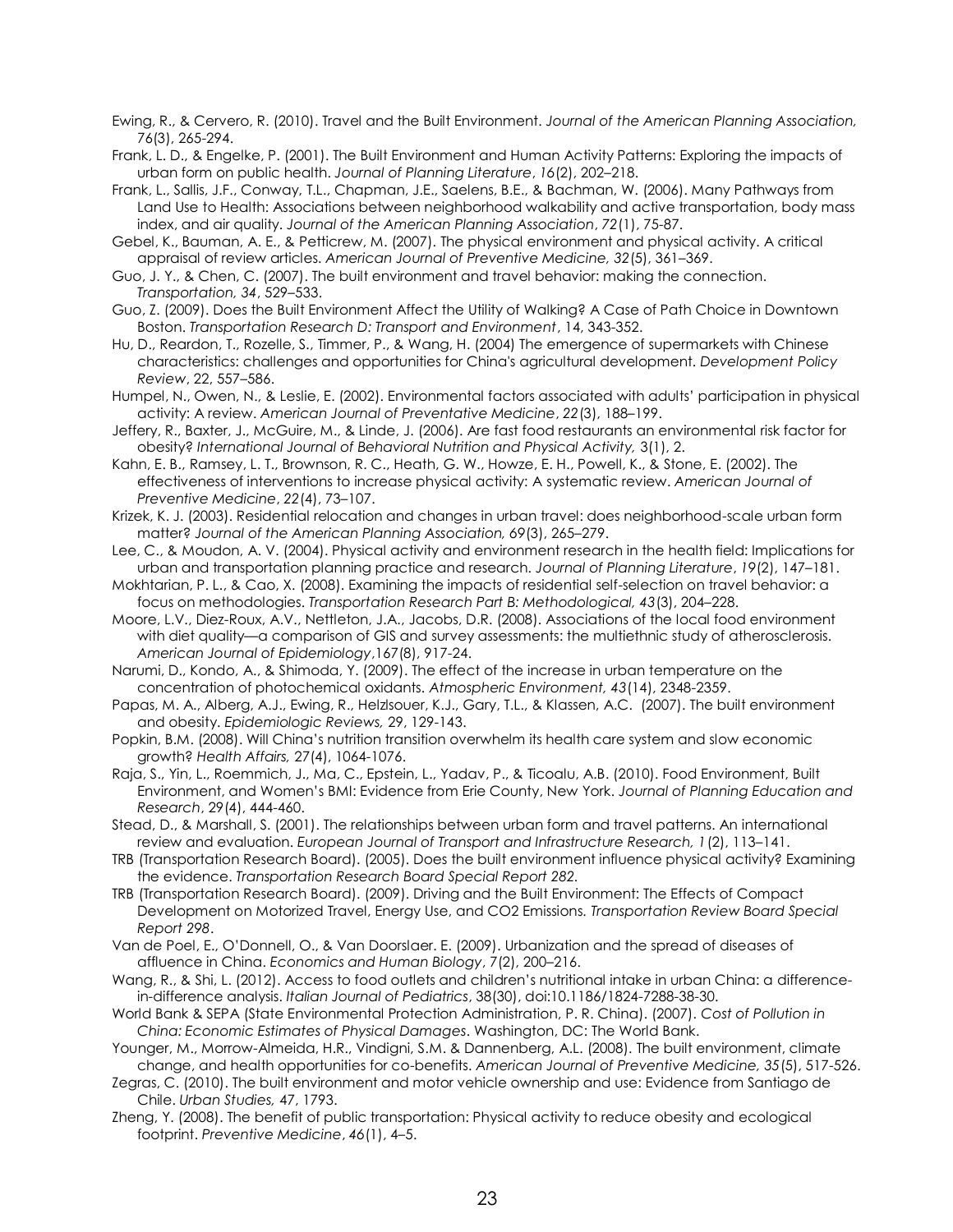Beijing Municipal Environmental Protection Bureau. (1999-2007). The communiqué on the Environmental Status of Beijing City.

Bettencourt, L. M. A., Lobo, J., Helbing, D., Kühnert, C., & West, G. B. (2007). Growth, innovation, scaling, and the pace of life in cities. *Proc. Natl. Acad. Sci. USA., 104*(17), 7301-7306.

Boarnet, M., Day, K., Anderson, C., McMillan, T., & Alfonzo, M. (2005). California's Safe Routes to School Program: Impacts on Walking, Bicycling, and Pedestrian Safety. *Journal of the American Planning Association*, 71(3), 301-317.

Brownson, R.C., Hoehner, C.M., Day, K., Forsyth, A., & Sallis, J.F. (2009). Measuring the Built Environment for Physical Activity: State of the Science. *American Journal of Preventitive Medicine,* 36(4S).

Cao, X., Mokhtarian, P. L., & Handy, S. L. (2009). Examining the impacts of residential self-selection on travel behavior: A focus on empirical findings. *Transport Reviews*, 29(3), 359-395.

Cervero, R., Sarmiento, O., Jacoby, E., Gomez, L., & Neiman, A. (2009). Influences of Built Environments on Walking and Cycling: Lessons from Bogota. *International Journal of Sustainable Transport*, 3, 203-226.

Chan C.K., Yao X.H. (2008). Air pollution in megacities in China. *Atmospheric Environment*, 42:1-42.

Crane, R. (2000). The influence of urban form on travel: An interpretive review. *Journal of Planning Literature*, *15*(1), 3–23.

D.C. Quiros, E.S. Lee, R. Wang, and Y. Zhu. (2013). Ultrafine particle exposure of street users walking, cycling, and driving along an urban residential roadway, *Atmospheric Environment*, 73: 185-194.

Edwards, R. D. (2008). Public transit, obesity, and medical costs: Assessing the magnitudes. *Preventive Medicine, 46*(1), 14–21.

Eid, J., Overman, H., Puga, D., & Turner, M. (2008). Fat City: Questioning the Relationship Between Urban Sprawl and Obesity. *Journal of Urban Economics, 63*(2), 385-404.

Ewing, R., & Cervero, R. (2010). Travel and the Built Environment. *Journal of the American Planning Association,* 76(3), 265-294.

Frank, L. D., & Engelke, P. (2001). The Built Environment and Human Activity Patterns: Exploring the impacts of urban form on public health. *Journal of Planning Literature*, *16*(2), 202–218.

Frank, L., Sallis, J.F., Conway, T.L., Chapman, J.E., Saelens, B.E., & Bachman, W. (2006). Many Pathways from Land Use to Health: Associations between neighborhood walkability and active transportation, body mass index, and air quality. *Journal of the American Planning Association*, *72*(1), 75-87.

Gebel, K., Bauman, A. E., & Petticrew, M. (2007). The physical environment and physical activity. A critical appraisal of review articles. *American Journal of Preventive Medicine, 32*(5), 361–369.

Guo, J. Y., & Chen, C. (2007). The built environment and travel behavior: making the connection. *Transportation, 34*, 529–533.

Guo, Z. (2009). Does the Built Environment Affect the Utility of Walking? A Case of Path Choice in Downtown Boston. *Transportation Research D: Transport and Environment*, 14, 343-352.

Hu, D., Reardon, T., Rozelle, S., Timmer, P., & Wang, H. (2004) The emergence of supermarkets with Chinese characteristics: challenges and opportunities for China's agricultural development. *Development Policy Review*, 22, 557–586.

Humpel, N., Owen, N., & Leslie, E. (2002). Environmental factors associated with adults' participation in physical activity: A review. *American Journal of Preventative Medicine*, *22*(3), 188–199.

Jeffery, R., Baxter, J., McGuire, M., & Linde, J. (2006). Are fast food restaurants an environmental risk factor for obesity? *International Journal of Behavioral Nutrition and Physical Activity,* 3(1), 2.

Kahn, E. B., Ramsey, L. T., Brownson, R. C., Heath, G. W., Howze, E. H., Powell, K., & Stone, E. (2002). The effectiveness of interventions to increase physical activity: A systematic review. *American Journal of Preventive Medicine*, *22*(4), 73–107.

Krizek, K. J. (2003). Residential relocation and changes in urban travel: does neighborhood-scale urban form matter? *Journal of the American Planning Association, 69*(3), 265–279.

Lee, C., & Moudon, A. V. (2004). Physical activity and environment research in the health field: Implications for urban and transportation planning practice and research. *Journal of Planning Literature*, *19*(2), 147–181.

Mokhtarian, P. L., & Cao, X. (2008). Examining the impacts of residential self-selection on travel behavior: a focus on methodologies. *Transportation Research Part B: Methodological, 43*(3), 204–228.

Moore, L.V., Diez-Roux, A.V., Nettleton, J.A., Jacobs, D.R. (2008). Associations of the local food environment with diet quality—a comparison of GIS and survey assessments: the multiethnic study of atherosclerosis. *American Journal of Epidemiology*,167(8), 917-24.

Narumi, D., Kondo, A., & Shimoda, Y. (2009). The effect of the increase in urban temperature on the concentration of photochemical oxidants. *Atmospheric Environment, 43*(14), 2348-2359.

Papas, M. A., Alberg, A.J., Ewing, R., Helzlsouer, K.J., Gary, T.L., & Klassen, A.C. (2007). The built environment and obesity. *Epidemiologic Reviews,* 29, 129-143.

Popkin, B.M. (2008). Will China's nutrition transition overwhelm its health care system and slow economic growth? *Health Affairs,* 27(4), 1064-1076.